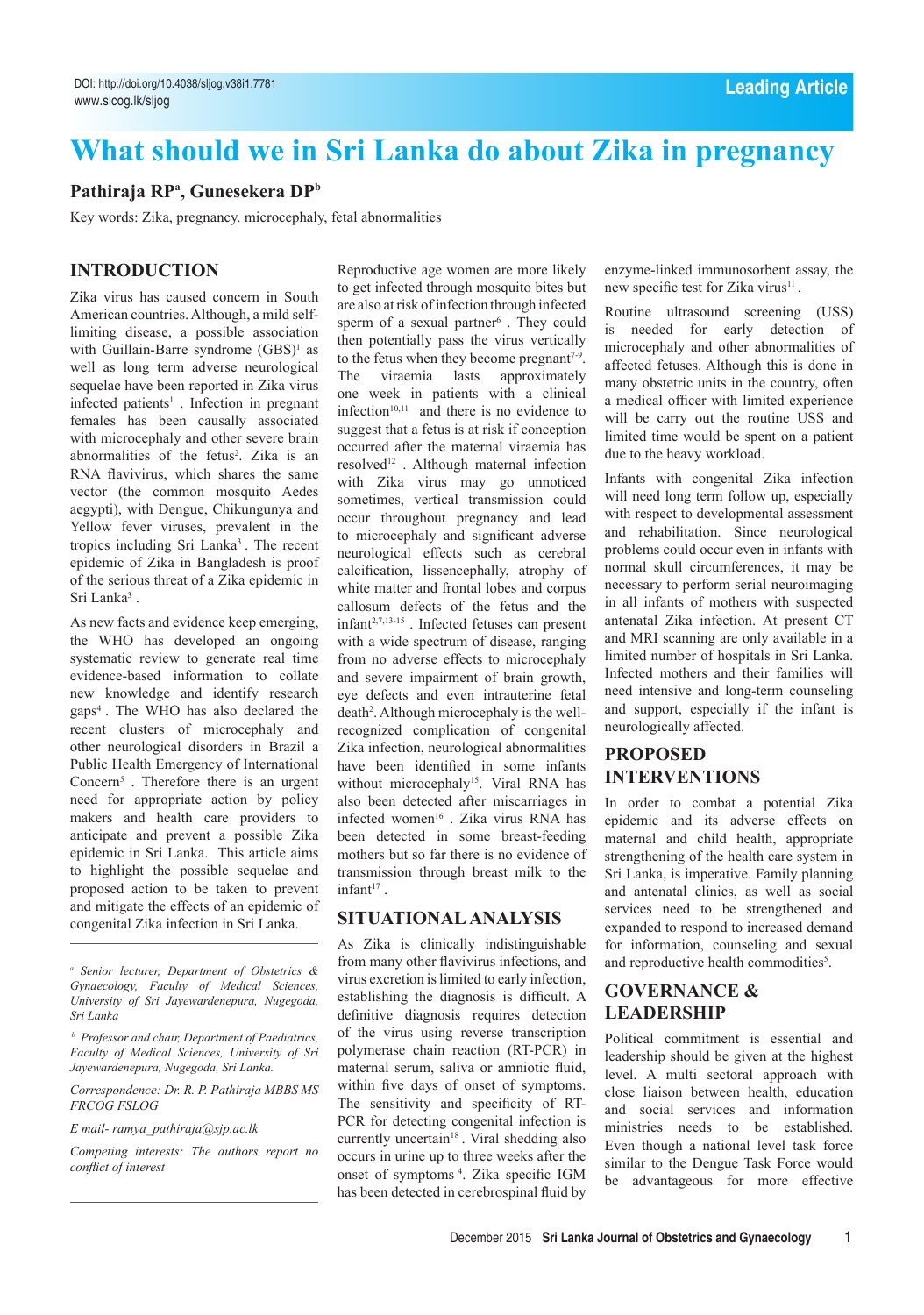inter sectoral co-operation it may not be possible at present due to the lack of resources. The WHO strategic framework could be a useful tool for local adaptation $19$ . Existing special educational facilities should be strengthened to accommodate the potential cohort of affected children. Social services should have a system of financial and social support for affected families. The ministry of information should disseminate relevant information.

#### **Service delivery**

At present as RT-PCR testing is available only, at MRI<sup>20</sup> diagnostic testing needs to be prioritized for asymptomatic pregnant women with possible exposure. IgM antibody capture enzyme-linked immunosorbent assay to establish past infections would be an added benefit if available. Facilities already made available by the Ministry of Health, for rapid case detection and monitoring for effects such as fetal wastage, microcephaly and GBS in the community may need further strengthening. Case definitions for Zika virus, microcephaly, GBS and other neurological syndromes are essential. Since neurological problems are not limited to microcephalic infants, there should be a careful community surveillance of the incidence of neuro disabilities in young infants.

Guidelines on risk assessment and management of women suspected/ confirmed with Zika virus infection, and protocols for diagnosis and management of microcephaly are already in place. Validated reference charts of ultrasound fetal biometry for Sri Lanka need to be developed as the commonly used charts developed in the UK may lead to false interpretations. For detection of microcephaly and the other stigmata of congenital Zika infection, suitably trained sonologists will be needed to carry out all routine USS in pregnant women.

According to the current penal code, therapeutic abortion is possible only in life threatening conditions of the mother. Thus, pregnant women with Zika affected fetuses would have to continue with the pregnancy knowing that the baby could be severely affected. This would cause a severe psychological stress to the mother. Since termination of pregnancy is not an option, there should be a strong referral system (with repeated USS and expert counseling services), to follow up women carrying affected fetuses. In Sri Lanka, counseling services are suboptimal at present and are not a priority at the point of service delivery, and therefore needs to be strengthened.

Neuro imaging (CT/ MRI scanning) and regular follow up will be needed for all infants with presumed congenital infection. Therefore, such facilities should be available at least at provincial level.

Infrastructure for rehabilitation such as buildings, appliances and other equipment should be made available at referral centers. Facilities for educating the child with special needs should be expanded.

To detect infants with a spectrum of neurological handicap, relevant health care workers need to be trained in early detection of developmental delay and neurological assessment. Affected children will have a range of requirements, from intensive rehabilitation to special educational needs and behavioral therapy. Therefore, present facilities in these areas (including human resources) may need expansion. The cadre for specialized counselors and counseling services may need expansion. Since infection can occur in any part of Sri Lanka, it is essential to have equity of distribution of trained staff and facilities in all provinces.

# **Socialand behavioral change communications**

Since Zika virus can spread rapidly within the community, public awareness should be heightened. Health education materials e.g. fact sheet, posters have already been developed $2^{0}$ , and these should be disseminated to target groups and community in general. Pregnant women should be counseled by the family health worker to present early for assessment and treatment if they develop symptoms of infection<sup>21</sup>. Since termination is not an option, infected pregnant *w*omen must receive intensive counseling and psychological support throughout their pregnancy.

# **Prevention of transmission**

Vector control and surveillance, an integral part of controlling Zika infection, needs to be strengthened<sup>10</sup>. All patients with Zika virus infection and their sexual partners should receive information about the potential risks of sexual transmission, contraceptive measures and advice on safer sexual practices. Women who have had unprotected coitus and are concerned about possible infection should have ready access to emergency contraceptive services and counseling services<sup>6</sup>. Currently emergency contraception is not provided though the public sector. This must be corrected. Persons returning from Zika endemic areas should receive information and advice on safer sexual practices and be provided with appropriate contraceptive measures; this is already implemented with a help desk at Bandaranaike International Airport.

Currently there is no specific antiviral therapy against Zika<sup>21</sup>. Women infected with Zika should wait at least eight weeks and men should wait at least six months after onset of symptoms to attempt conception. Those with possible exposure to Zika virus but without clinical symptoms should wait at least eight weeks after exposure to attempt conception<sup>8</sup>.

In the light of current evidence, infected mothers should continue breast feeding<sup>17</sup> . However careful surveillance is needed for possible long-term effects on the infant.

#### **General Measures**

The development of a vaccine against Zika infection is still in the preliminary stages with animal studies being planned at present<sup>22</sup>. As surveillance system has already been established by Family Health Bureau for microcephaly<sup>20</sup>, a system should be developed to collect data on the number of suspected cases, number tested and identified positives.

Since little is known of long-term sequelae of congenital Zika infection, promoting further research is essential. For the proposed interventions, additional financing from domestic resources will be necessary to enhance the capacity of laboratory, imaging and counseling services and infrastructure development. Indicators should also be developed to assess the impact of interventions.

All these interventions will lead to improved care in maternal and child health.

# **Conclusions**

As Zika virus infection is spreading explosively in the tropics, Sri Lanka is at